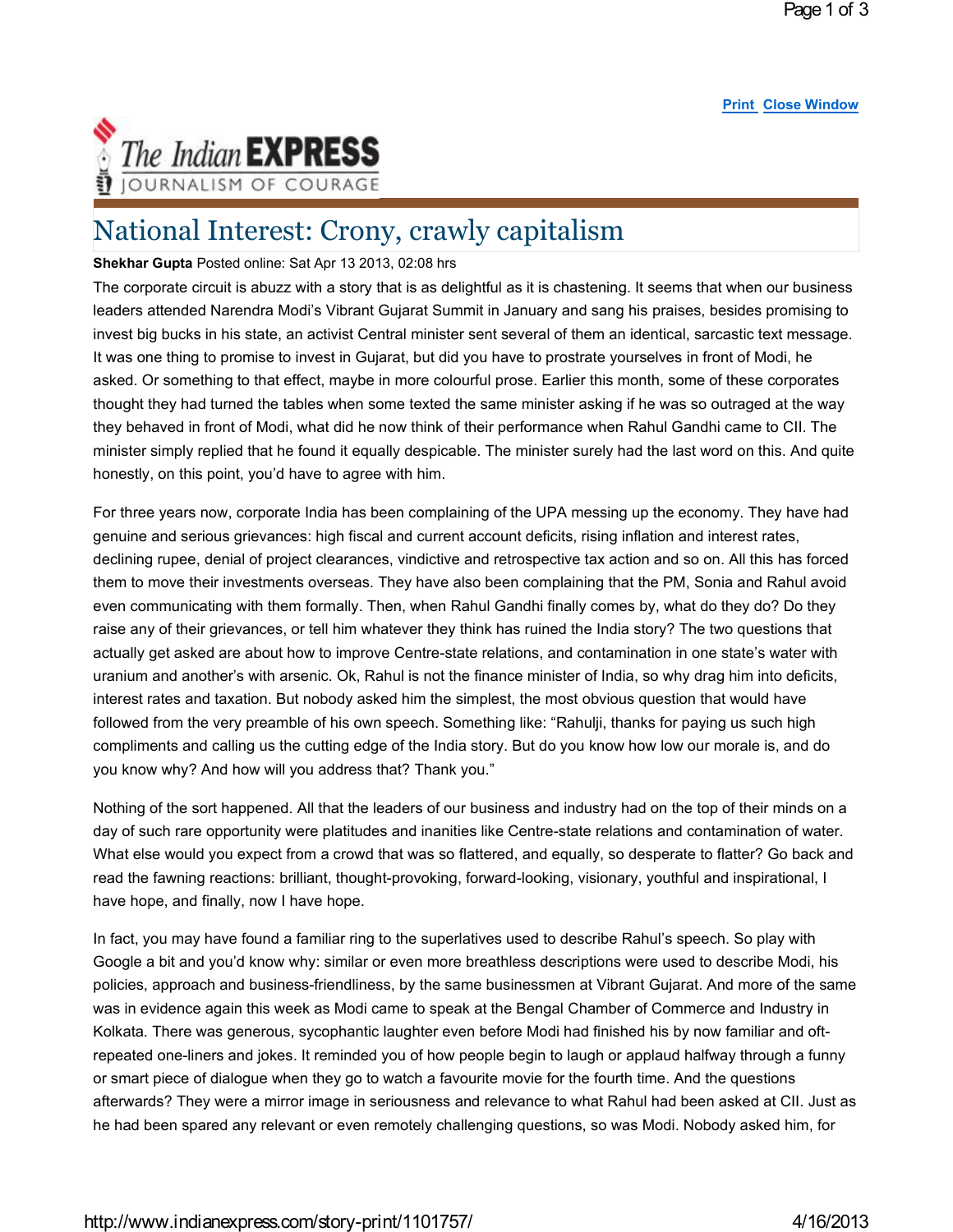example, if there wasn't a hint of cronyism in the way his government relates to industrialists in Gujarat (so many businessmen would whisper to you all the time about the special status of a certain conglomerate with the name beginning with "A"). And nobody asked him what his vision of a fair and inclusive India will be, and how he will put the apprehensions of its vast and diverse minorities to rest and thereby provide a harmonious and peaceful environment for business, now that he was bidding for the prime ministership.

To be fair to Modi and Rahul, they probably had answers to the questions that nobody dared to ask them. When political leaders come calling, corporate India only asks for favours and concessions, in return for some form of sashtaang pranam. They do not ask questions or seek answers.

Businessmen will have their reasons: we have to deal with the sarkar all the time, you have no idea how vindictive they could become. Or, if I open my mouth too wide, they set the taxman upon me. You know what happened to so and so! But the larger question they need to answer is, where do they see their own place in Indian society?

If Indians with such power and financial strength will have no courage to speak their minds and, on the other hand, will simply play sycophants and court jesters, who do they expect to do the complaining, ask the hard questions? The media, which they are now so indulgently buying up, or the Anna-Kejriwal types, whose praises they sang when they seemed to be winning initially — at least in the TV studios — only to dump them later as such bad news?

This paper strongly agrees with one thing both Rahul and Modi say, even though their idiom is different: that India's future lies in its economic growth, and the cutting edge, in that quest, will come from the private sector. But has Indian capitalism risen to deserve such respect, to justify such high expectations? For now, the answer will have to be a regretful no. Two decades of reform, 10 years of 8 per cent growth, have not yet built an Indian capitalism that has the confidence, poise, and frankly, even the conscience, to stand on its own feet, to look the political or bureaucratic bosses in the eye, and to ask the questions most relevant, even if not to all citizens, but at least to their respective shareholders. We had seen some evidence of that in the recent past, particularly with some business leaders (including Azim Premji, Ashok Ganguly, Deepak Parekh and Keshub Mahindra) writing open letters to the prime minister, raising such necessary questions. And they deserve high praise and gratitude, because it was their activism that jerked the government back on to the rails. Surely, nobody has dared to set any taxman upon them. But look at the full picture now, and that was a rare exception.

Here is a story, and something to think about. The prime minister's last speech to CII (before April 3) was on May 24, 2007. He then chided corporate India for its lavish lifestyle, euphoric excess and high salaries. Sunil Mittal was the president of CII that year. He responded by saying that the PM's views were not misplaced, and donated Rs 4 crore, or a large percentage of his salary, towards the education of underprivileged children.

At a dinner at then Chief Election Commissioner Navin Chawla's home a day or so later, I joined an editor of genuine eminence and enormously greater experience, in remonstrating with Mittal. Our point was simple: as the head of CII, and thereby the captain of entrepreneurial India, he should have responded by telling the prime minister that while his concern was arguable, it was none of the government's business. Businessmen's job was to create wealth, ethically, and distribute it fairly to their shareholders and pay their taxes honestly. It was for the government then to use that money judiciously and answer our very real, common concerns on socio-economic equity. By offering, instead, to give away his salary, he had been unnecessarily defensive and nobody was going to send him a thank-you card for it anyway.

You want to know what the government has sent him, instead? They have now hit him and his globally admired company with the most ridiculously vindictive criminal litigation for something that is alleged to have happened 15